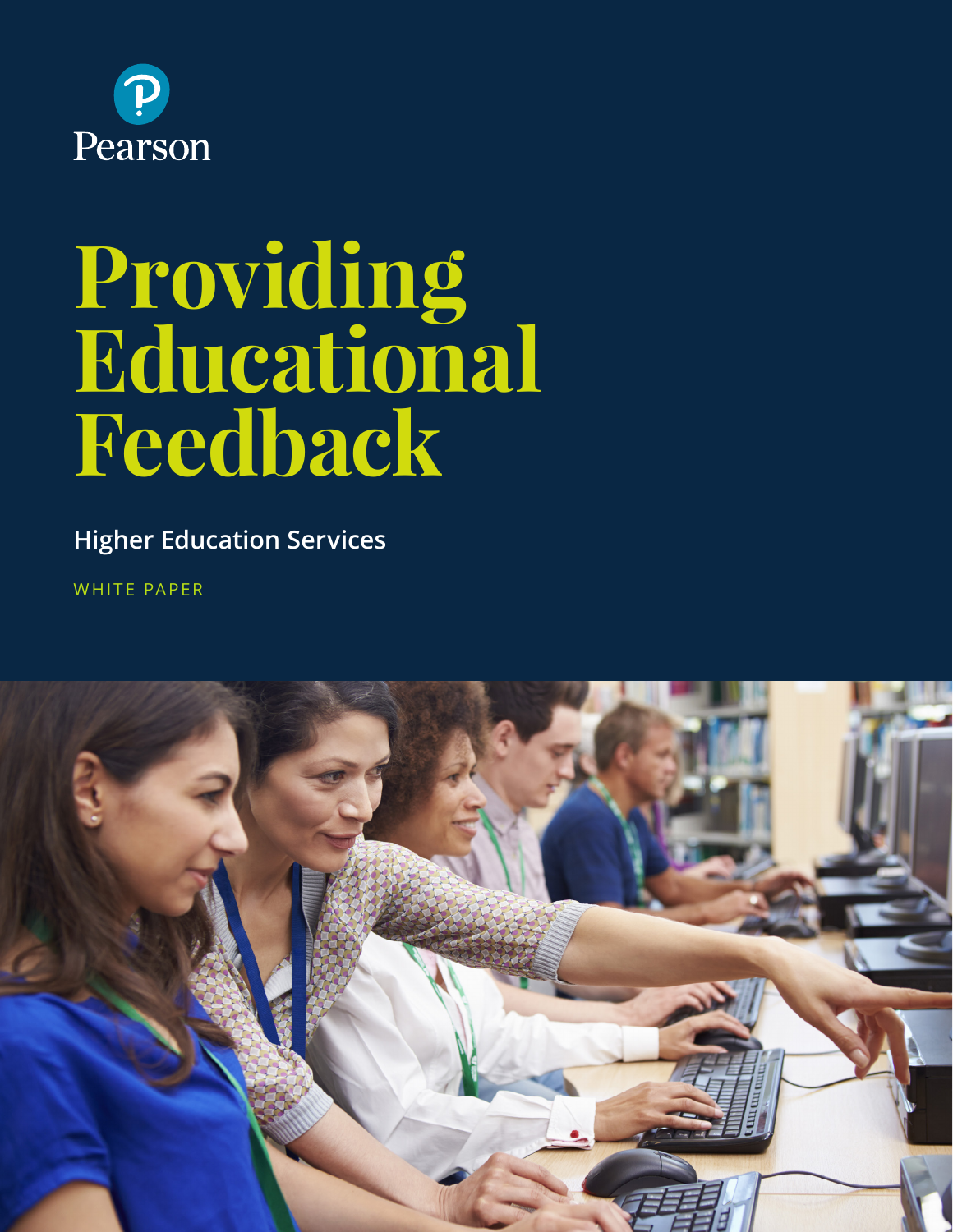## **What is feedback?**

Feedback in educational contexts is information provided to a learner to reduce the gap between current performance and a desired goal (Sadler, 1989).

The primary purpose of feedback is to help learners adjust their thinking and behaviors to produce improved learning outcomes (Shute, 2008). This definition of feedback differentiates it from other types of information that might be provided to learners such as a summative evaluations or praise.

Feedback is a critical component of an ideal instructional cycle. Feedback is a consequence of teaching and a response to learner performance. Typically feedback is provided by an external agent (e.g., teacher or peer) but can also be self-generated in response to learner self-monitoring. Although feedback is generally perceived as information provided to learners in order to improve their performance, an equally powerful function of feedback is to cue the attention of instructors to errors or weaknesses in their teaching methods that might be improved (Hattie, 2011).



#### **Why is feedback important in online instruction?**

Feedback is widely touted as one of the most important elements for promoting successful student learning (Bransford, Brown, & Cocking, 2000; Chickering & Gamson, 1987). Decades of research on the topic of feedback have supported this view and have found it to be one of the most effective methods for improving student achievement. In an extensive metaanalysis of more than 100 factors influencing educational achievement, Hattie (2009) found the effect of feedback great enough to place it in the top 5 of all in-school influences studied.

66 Feedback is widely regarded by researchers as crucial for improving not only knowledge acquisition but learner motivation and satisfaction. 99

Feedback is widely regarded by researchers as crucial for improving not only knowledge acquisition but learner motivation and satisfaction (Espasa & Meneses, 2009; Narciss & Huth, 2004). In addition, the development of self-regulatory learning skills depends on receiving adequate feedback during the learning process (D. L. Butler & Winne, 1995; Nicol & Macfarlane-Dick, 2006). In particular, feedback can be a major influence regarding students' goal orientations—a factor found to significantly influence student success and effort in school (Dweck & Leggett, 1988; Hoska, 1993).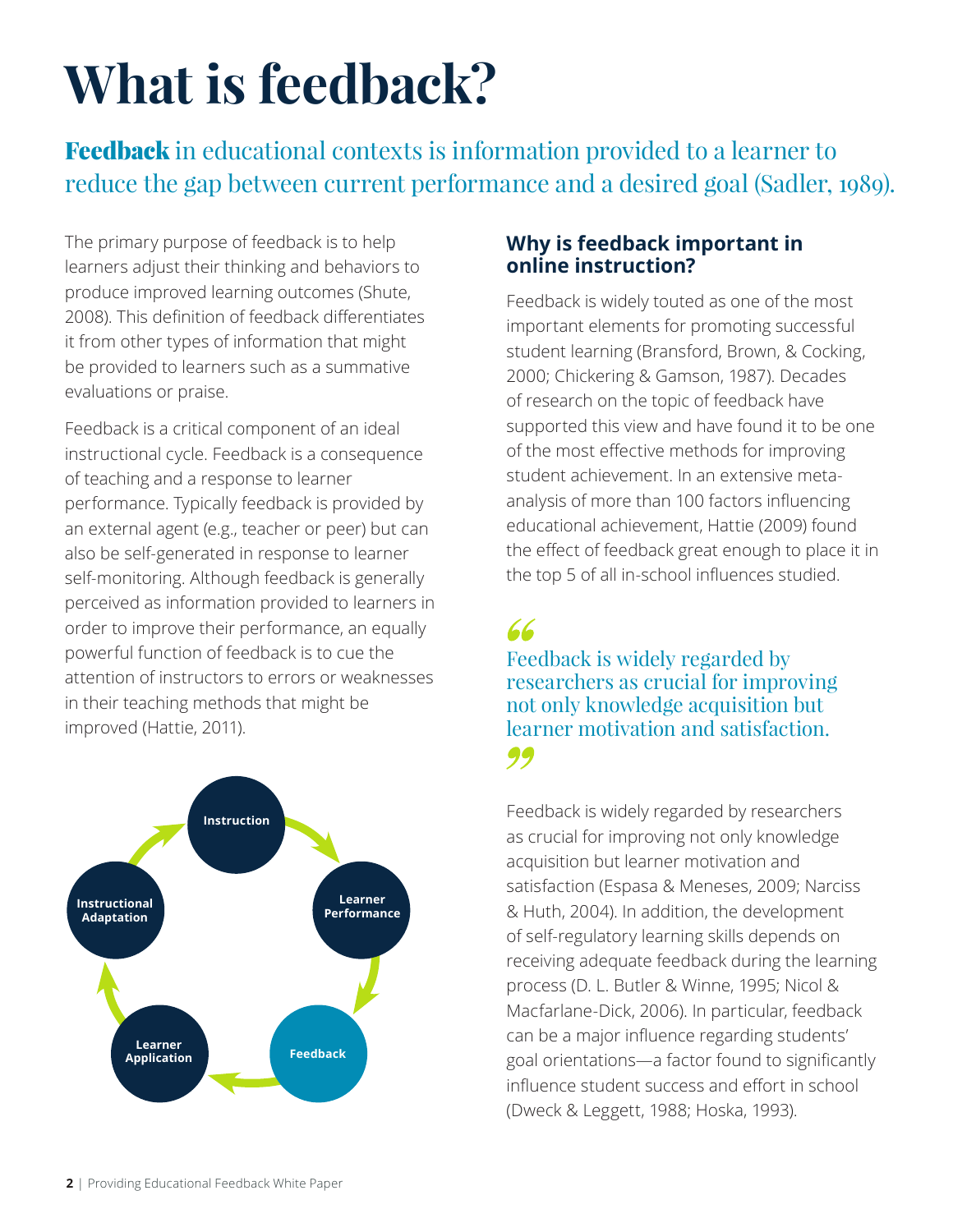However, despite its overall positive effects, feedback is characterized as a doubled-edged sword and has been found to have negative effects on learning outcomes in roughly a third of all research studies (Bangert-Drowns & Kulik, 1991; Kluger & DeNisi, 1998). This variability in feedback effects precludes any simple recommendation to increase feedback as a way to improve learning. A major focus of contemporary feedback research is investigating the factors that influence and moderate the effectiveness of instructional feedback.

#### **What makes feedback effective?**

Feedback effectiveness has been found to be mediated by a multitude of factors. Successful feedback interventions must take into consideration learner, instructional, and structural characteristics to avoid ineffective or even detrimental effects to learner outcomes (Narciss & Huth, 2004). Listed below are four factors that have been found to robustly influence feedback effectiveness as well as a brief discussion of some major findings related to each.

#### **Learner characteristics**

The skill and prior knowledge of learners has been found to powerfully influence the effectiveness of feedback interventions. Novice learners working on simple tasks benefit strongly from immediate

feedback while more skilled learners, often tackling higher cognitive-level questions, can profit from delayed feedback that allows greater time for processing (Clariana, Wagner, & Roher Murphy, 2000; Shute, 2008). Low-achieving learners find greatest gains from directive feedback that is scaffolded (i.e., given only enough information to progress), while research has found that highachieving learners are often best supported by simple response verification and facilitative information such as hints and cues (Shute, 2008; Wiliam, 2005).

Learner beliefs about the learning process and goal orientations have also been found to strongly influence learner receptiveness and perceptions of received feedback (D. L. Butler & Winne, 1995). Ideally feedback should encourage mindfulness about learning through self-referencing of learner performance, an emphasis on the incremental nature of the learning process, and by stressing the positive relationship between effort and achievement (Hoska, 1993; Mory, 2004). Conversely, feedback emphasizing normative or comparative measurement (e.g., grades or rankings) encourages an ego-involving focus and results in reduced learner effort, self-efficacy, and overall achievement—an effect that persists even when provided in conjunction with more elaborative feedback (R. Butler, 1987; Chan & Lam, 2008; Narciss & Huth, 2004).

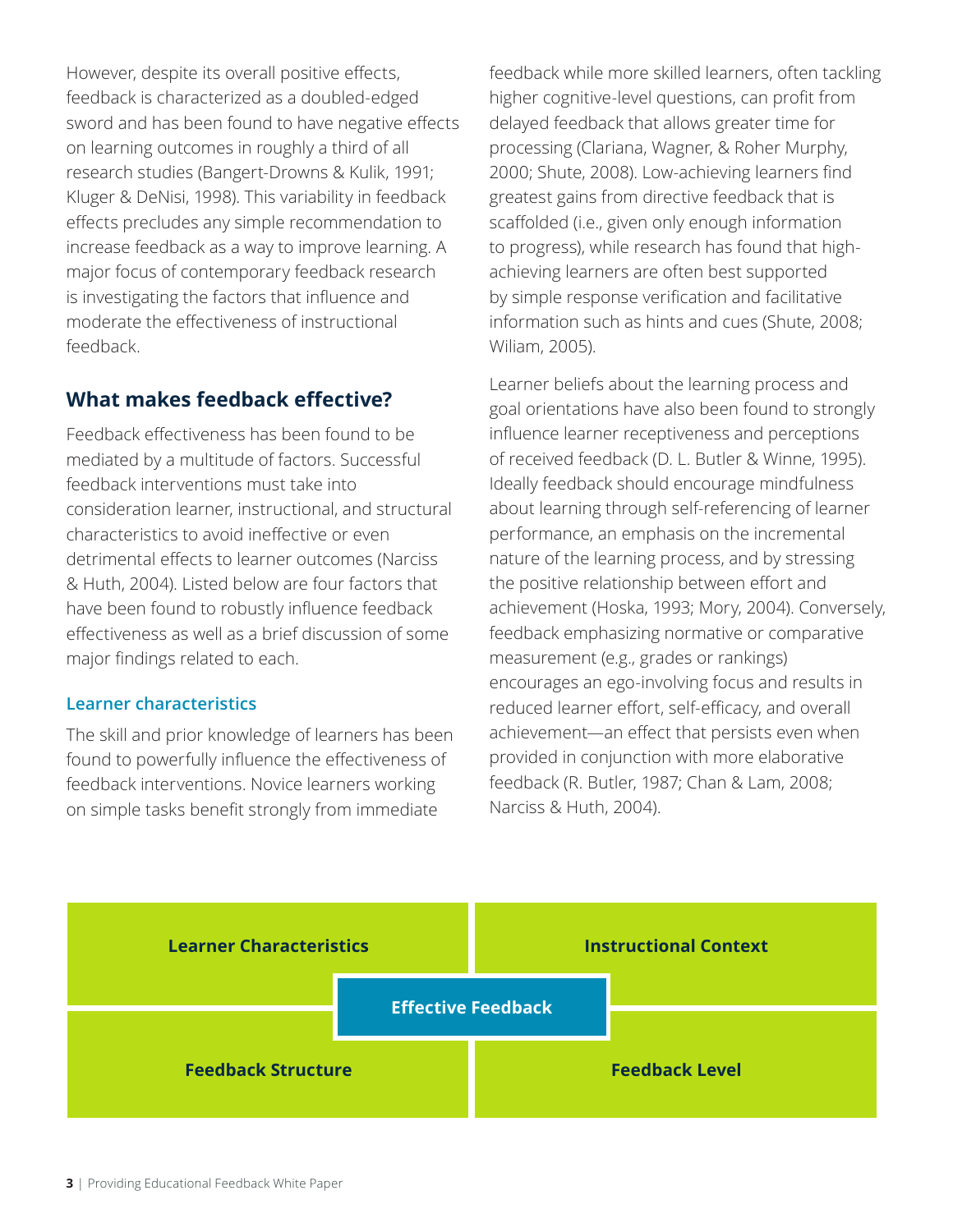66

Feedback should provide forward-looking suggestions for improvement and be used to inform revised goal targets that are at, or just beyond, learners' current abilities.



#### **Instructional context**

Effective feedback must include next steps for learners, indicating a clear path forward, rather than simply addressing past errors and performance (Nicol & Macfarlane-Dick, 2006; Wiliam, 2005). Feedback should provide forward-looking suggestions for improvement and be used to inform revised goal targets that are at, or just beyond, learners' current abilities (Hattie & Gan, 2011; Locke & Latham, 1990). Additionally, benefiting from feedback requires instructional opportunities for applying received feedback through practice efforts or the design of assignments that build toward comprehensive course projects (Ambrose, Bridges, & DiPietro, 2010; Narciss & Huth, 2004). Too often feedback is provided only in conjunction with terminal summative assessments which deny learners the opportunity to improve their performance.

Good feedback reduces learner uncertainty regarding current performance level and a desired goal (Bangert-Drowns & Kulik, 1991). Clear and challenging academic goals, in conjunction with frequent feedback, are crucial factors in sustaining the levels of learner engagement and interest required for high achievement (Black & Wiliam, 1998; Kluger & DeNisi, 1996; Locke & Latham, 2002). Feedback provided in an instructional context characterized by unclear or trivial goals,

however, is likely to be confusing, misunderstood, or simply ignored by learners (Hattie, 2011). Furthermore, positive learner response to critical feedback, in the form of increased effort and persistence, has been found to depend on learner commitment to academic goals, largely determined by their perceived meaningfulness, and an instructional climate that embraces failure and error (Hattie & Yates, 2014; Kluger & DeNisi, 1996).

#### **Feedback structure**

Feedback should be designed to avoid cognitive overload and be as minimally complex as necessary to convey needed corrective or elaboration information (Kulhavy, White, & Topp, 1985; Sweller, Merrienboer, & Paas, 1998). The amount of feedback information a learner receives should be limited and focus on a few critical areas of improvement while avoiding more tangential or trivial corrections that might divert learner attention (Ambrose et al., 2010; Narciss & Huth, 2004). In addition, feedback should be clear and specific in communicating the criteria by which a learner's performance has succeeded or failed in order to avoid frustrating or confusing learners (Moreno, 2004). Evaluative information without clear links to relevant success criteria are likely to lead to poor learner performance and selfhandicapping (Lipnevich & Smith, 2009; Thompson & Richardson, 2001).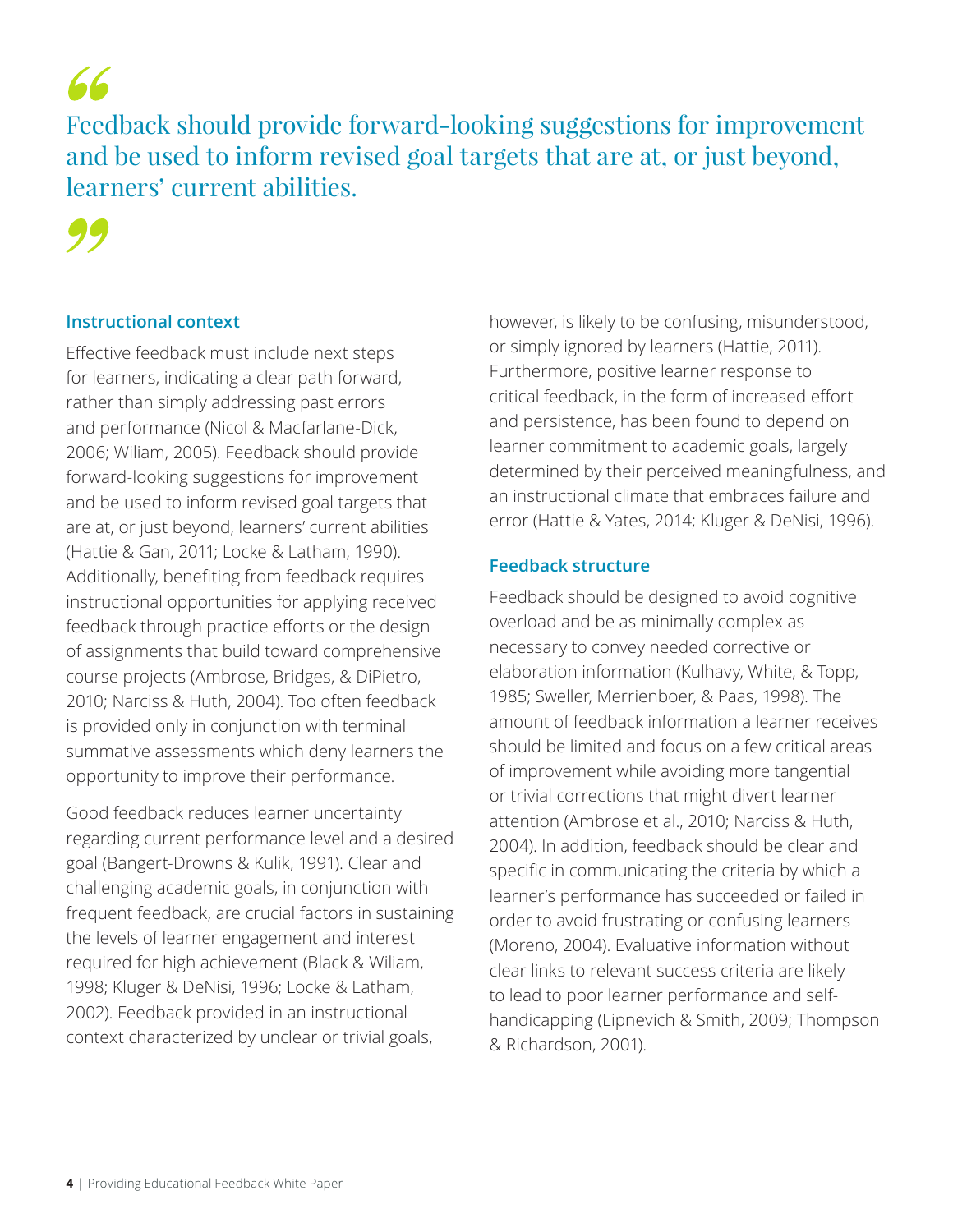Elaborative feedback, which provides how, when, and why information in response to leaner performance, is generally superior to corrective or answer-until-correct feedback (Bangert-Drowns & Kulik, 1991; Shute, 2008). Verifying the correctness of an answer or giving students the opportunity to select answers until identifying the correct solution does not provide enough information to address misunderstandings and can interfere with successful encoding of knowledge (Mason & Bruning, 2001). It is also the case that positive feedback effects are mitigated if students are given the option to view answers prior to submitting a response, for instance by "peeking ahead" (Bangert-Drowns & Kulik, 1991).

#### **Feedback level**

Feedback information can be targeted at the task (e.g., "Yes, that is the correct answer."), process (e.g., "It looks like you used the wrong strategy for step two."), regulative (e.g., "What would happen if you changed variable X?") and/or self level (e.g., "Great job!") (Hattie, 2011; Kluger & DeNisi, 1996). The first three feedback levels approximate a continuum that roughly corresponds to the natural learner progression from beginner to expert. Task level feedback is beneficial for novice learners working on simple tasks but is not readily generalizable or transferable beyond the

specific tasks being taught. Process and regulative feedback, however, is extremely valuable to more skilled learners working to develop deeper understanding and broader meta-cognitive skills that can apply across a field of study (Hattie & Yates, 2014).

However, feedback directed at the self level, which involves no substantial task-related information, should be avoided. Providing learners praise or more tangible rewards has consistently been found to hinder achievement, intrinsic motivation, and learning outcomes (E. Deci, Koestner, & Ryan, 2001; Kessels, U., Warner, L.M., Holle, J., & Hannover, B., 2008). Even including praise alongside substantive feedback, often as a way to mitigate critical comments, has been found to effectively erase feedback's positive effects (Hyland & Hyland, 2001; Wiliam, 2005). Feedback should be task-related and avoid any possible reference to a learner's selfimage or esteem.

An important conclusion to take from these studies is that there is no single type of feedback appropriate for all learners in all instructional situations. Although feedback can powerfully improve learning outcomes, designing effective instructional feedback requires taking into consideration a number of different factors in order to meet desired learning objectives.

### 66

An important conclusion to take from these studies is that there is no single type of feedback appropriate for all learners in all instructional situations.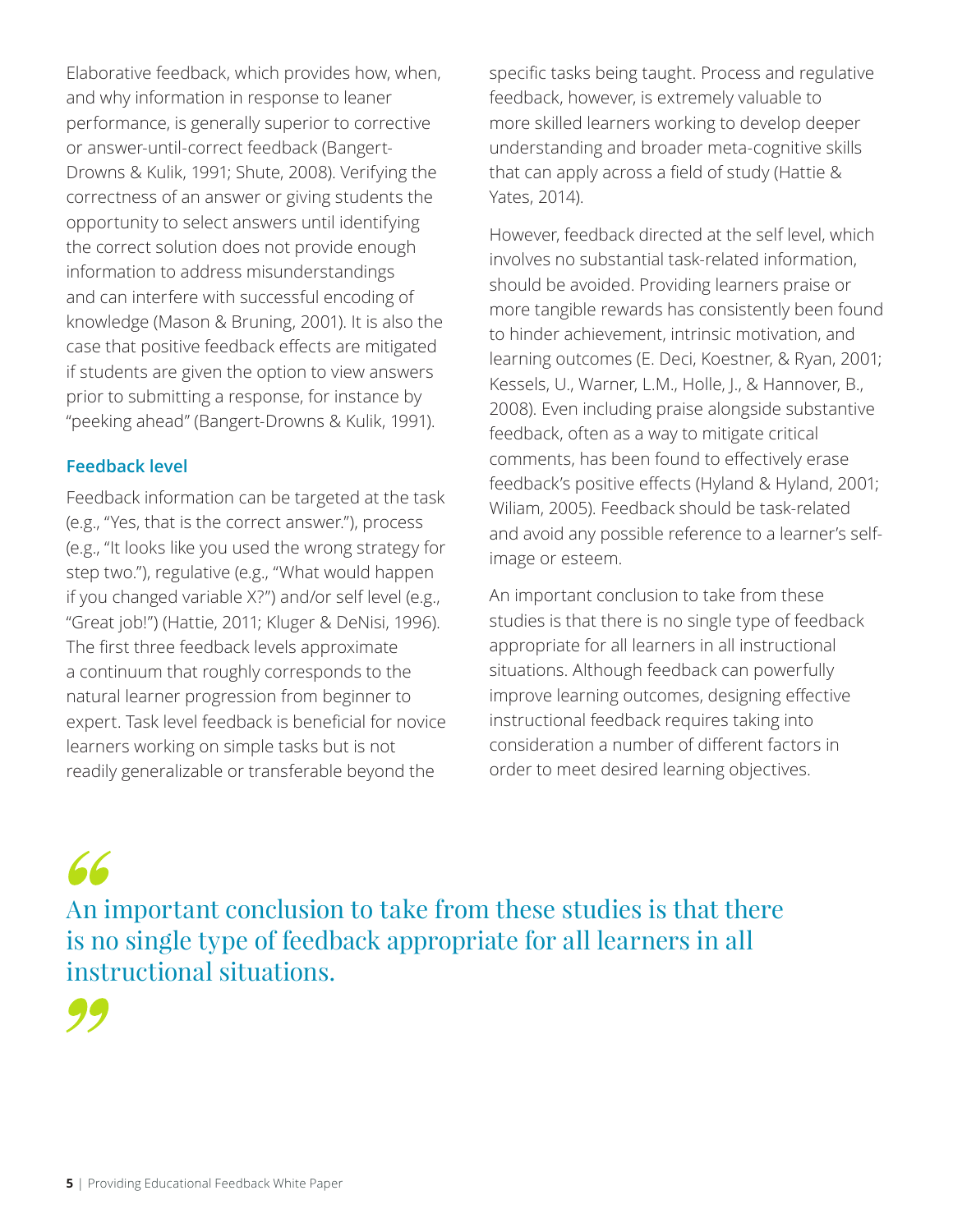#### **Designing effective feedback in online instruction**

Designing effective feedback for online instruction is a significant challenge given time and resource constraints. Yet there are a number of simple and practical changes supported by the available research to improve the impact of feedback in online learning. For lengthier discussions of many of the ideas discussed below, see the excellent papers by Nicol & Macfarlane-Dick (2006) and Hoska (1993).

- Provide opportunities to apply feedback by requiring that students submit drafts of papers, designing assignments that incrementally build to larger course projects, and offering frequent practice opportunities.
- Ensure learners are provided clear goals and success criteria through the use of rubrics, model assignments, and worked examples while specifically referencing these elements when communicating learner performance gaps. Avoid general feedback directed to the entire class, as it is generally ignored by students who believe it doesn't apply to them.
- Avoid associating feedback with grades, praise, or comparative measures that significantly undermine its effectiveness.
- Use feedback to encourage a learning orientation among students by incorporating opportunities for resubmission, low-stakes quizzes, and providing grades only after students have responded to received feedback.
- Facilitate student efforts to become self-regulating and mindful learners through feedback that employs peer grading, reflection activities, and self-evaluations.
- Ensure that any feedback provided to students minimizes cognitive load by limiting the number of assessment criteria, prioritizing areas of learner improvement, presenting complex feedback in sequential steps, and focusing on two or three important suggestions.
- As an instructor, use feedback to inform ongoing instructional choices by identifying common learner misunderstandings and topics that cause students to struggle.

#### **Where can I learn more about feedback?**

For an excellent summary of different feedback types, as well as a helpful list of feedback dos and don'ts, see the review by Shute (2008). Several important meta-analyses of feedback have been conducted over the last several decades. Many of these have also been associated with attempts by their authors to synthesize the vast body of feedback research into unified theories. For the most influential, see Bangert-Drowns & Kulik (1991); D. L. Butler & Winne, (1995); Kluger & DeNisi, (1996); Kulhavy & Stock, (1989). For an excellent summary of several of these, see Mory (2004). For accessible introductions to the complex and often contradictory literature on feedback, see the chapter, "Using Feedback to Promote Learning" Hattie & Yates (2014) in the freely available APA report, as well as the chapter on feedback in Ambrose et al., (2010), which includes numerous suggestions for instructors.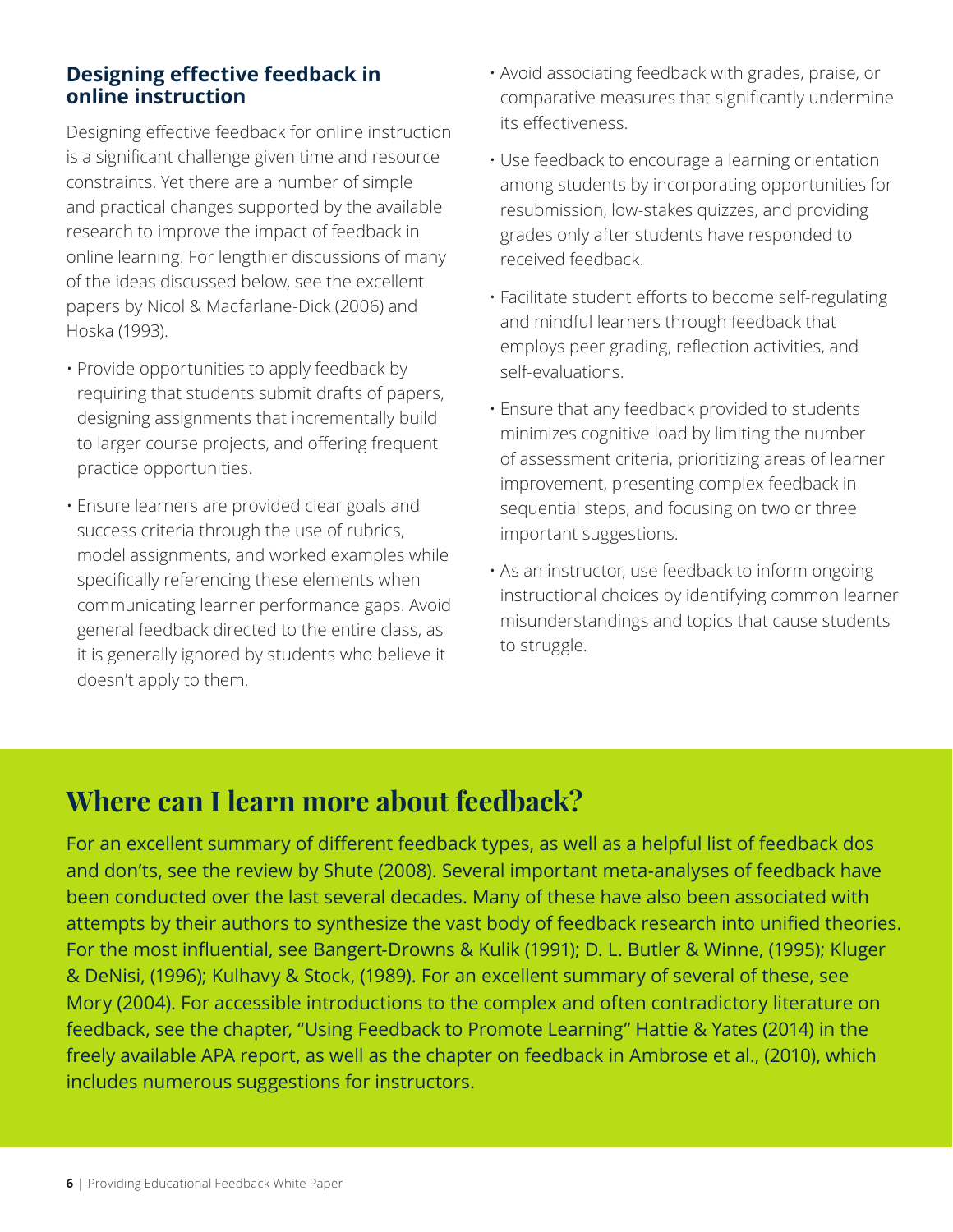### **References**

Ambrose, S., Bridges, M., & DiPietro, M. (2010). *How learning works: Seven research-based principles for smart teaching.* San Francisco, CA: Jossey-Bass.

Bangert-Drowns, R., & Kulik, C. (1991). The Instructional Effect of Feedback in Test-like Events. *Review of Educational Research, 61,* 213–238. Retrieved from http://rer.sagepub.com/content/61/2/213.short

Bransford, J., Brown, A., & Cocking, R. (2000). *How People Learn: Brain, Mind, Experience, and School.* Washington, D.C: National Academy Press.

Butler, D. L., & Winne, P. H. (1995). Feedback and Self-Regulated Learning: A Theoretical Synthesis. *Review of Educational Research, 65*, 245–281. doi:10.3102/00346543065003245

Butler, R. (1987). Task-involving and ego-involving properties of evaluation: Effects of different feedback conditions on motivational perceptions, interest, and performance. *Journal of Educational Psychology, 79*, 474–482. doi:10.1037//0022-0663.79.4.474

Chan, J. C. Y., & Lam, S. (2008). Effects of different evaluative feedback on students' self-efficacy in learning. *Instructional Science, 38*, 37–58. doi:10.1007/s11251-008-9077-2

Chickering, A., & Gamson, Z. (1987). Seven Principles For Good Practice in Undergraduate Education. *AAHE Bulletin.* Retrieved from http://eric.ed.gov/?id=ED282491

Clariana, R. B., Wagner, D., & Roher Murphy, L. C. (2000). Applying a connectionist description of feedback timing. *Educational Technology Research and Development, 48*(3), 5–22. doi:10.1007/BF02319855

Deci, E., Koestner, R., & Ryan, R. (2001). Extrinsic Rewards and Intrinsic Motivation in Education: Reconsidered Once Again. *Review of Educational Research, 71*, 1-27. Retrieved from http://rer.sagepub.com/content/71/1/1.short

Dweck, C., & Leggett, E. (1988). A social-cognitive approach to motivation and personality. *Psychological Review, 95*, 256–273. Retrieved from http://psycnet.apa.org/journals/rev/95/2/256/

Espasa, A., & Meneses, J. (2009). Analysing feedback processes in an online teaching and learning environment: an exploratory study. *Higher Education, 59*, 277–292. doi:10.1007/s10734-009-9247-4

Hattie, J. (2011). Feedback in schools. In R. Sutton, M.J. Hornsey, & K.M. Douglas (Eds.), *Feedback: The communication of praise, criticism, and advice*. New York, NY: Peter Lang Publishing.

Hattie, J. & Jaeger, R. (1998). Assessment and classroom learning. *Assessment in Education, 5*, 111–121. Retrieved from http://www. tandfonline.com/doi/abs/10.1080/0969595980050102

Hoska, D. M. (1993). Motivating learners through CBI feedback: Developing a positive learner perspective. In V. Dempsey & G. C. Sales (Eds.), *Interactive instruction and feedback* (pp. 105–132). Englewood Cliffs, N.J.: Educational Technology Publications.

Hyland, F., & Hyland, K. (2001). Sugaring the pill: Praise and criticism in written feedback. *Journal of Second Language Writing, 10,*  185–212. Retrieved from http://www.sciencedirect.com/science/article/pii/S1060374301000388

Kluger, A., & DeNisi, A. (1996). The Effects of Feedback Interventions on Performance: A Historical Review, a Meta-Analysis, and a Preliminary Feedback Intervention Theory. *Psychological Bulletin, 119*, 254–284. Retrieved from http://psycnet.apa.org/journals/ bul/119/2/254/

Kluger, A., & DeNisi, A. (1998). Feedback interventions: Toward the understanding of a double-edged sword. *Current Directions in Psychological Science, 7*, 67-72. Retrieved from http://www.jstor.org/stable/20182507

Kulhavy, R., & Stock, W. (1989). Feedback in written instruction: The place of response certitude. *Educational Psychology Review, 1*, 279–308. Retrieved from http://link.springer.com/article/10.1007/BF01320096

Kulhavy, R., White, M., & Topp, B. (1985). Feedback complexity and corrective efficiency. *Contemporary Educational Psychology, 10,*  285–291. Retrieved from http://www.sciencedirect.com/science/article/pii/0361476X85900256

Lipnevich, A. a, & Smith, J. K. (2009). Effects of differential feedback on students' examination performance. *Journal of Experimental Psychology. Applied, 15,* 319–33. doi:10.1037/a0017841

Locke, E. a., & Latham, G. P. (2002). Building a practically useful theory of goal setting and task motivation: A 35-year odyssey. *American Psychologist, 57*, 705–717. doi:10.1037//0003-066X.57.9.705